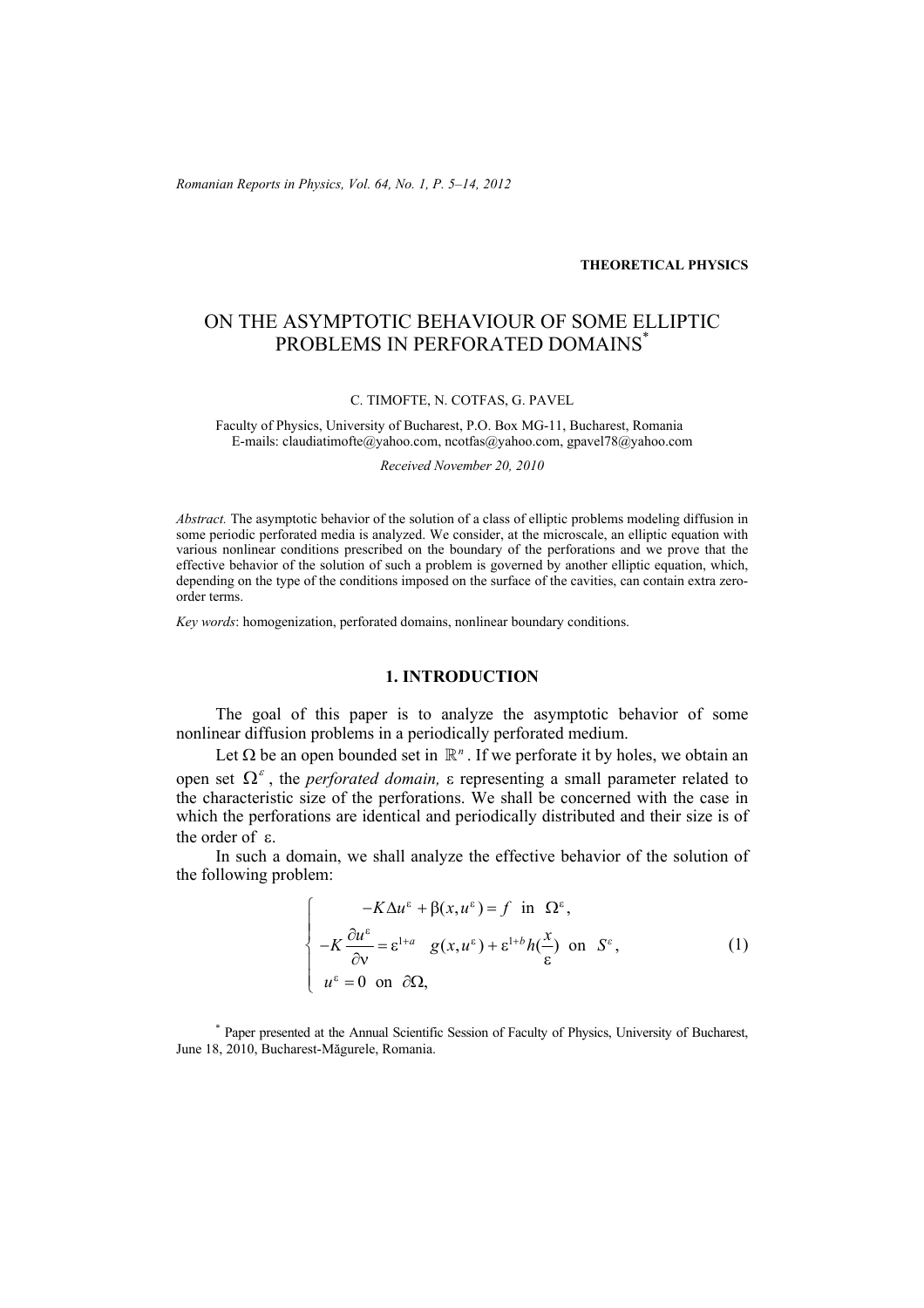where v is the exterior unit normal to  $\Omega^{\varepsilon}$ , a,  $b \ge 0$ ,  $f \in L^2(\Omega)$ ,  $S^{\varepsilon}$  is the boundary of the holes,  $\partial\Omega$  is the external boundary of  $\Omega$  and K is a constant diffusion coefficient. We can consider that  $\Omega$  is a periodic structure, consisting of two parts: a fluid phase  $\Omega^{\varepsilon}$  and a solid skeleton (grains),  $\Omega \setminus \Omega^{\varepsilon}$ , ε representing a small parameter related to the characteristic size of the grains. The nonlinear problem (1)–(3) describes the stationary flow of a fluid confined in  $\Omega^{\varepsilon}$ , of concentration  $u^{\varepsilon}$ , reacting inside  $\Omega^{\varepsilon}$  and, also, on the boundary of the grains.

We shall consider that the functions  $\beta$ , g and h in (1) are given (see, for details, Section 2).

The existence and uniqueness of a weak solution of (1) is given by the classical theory of semilinear monotone problems (see [1], [6] and [9]).

If  $a = b = 0$ , we shall prove that the solution  $u^{\varepsilon}$ , properly extended to the whole of  $\Omega$ , converges weakly in  $H_0^1(\Omega)$  to the unique solution of the following homogenized problem:

$$
\begin{cases}\n-\sum_{i,j=1}^{n} q_{ij} \frac{\partial^2 u}{\partial x_i \partial x_j} + \frac{|\partial T|}{|Y^*|} g(x, u) + \frac{|\partial T|}{|Y^*|} M_{\partial T}(h) + \beta(x, u) = f \text{ in } \Omega, \\
u = 0 \text{ on } \partial \Omega.\n\end{cases} (3)
$$

Here,  $Q = ((q_{ii})$  is the standard homogenized matrix, whose entries are defined as follows:

$$
q_{ij} = \delta_{ij} + \frac{1}{|Y^*|} \int_{Y^*} \frac{\partial \chi_j}{\partial y_i} dy,
$$
 (4)

in terms of the functions  $\chi_i$ , solutions of the so-called cell problems

$$
\begin{cases}\n-\Delta \chi_i = 0 \text{ in } Y^*, \\
\frac{\partial (\chi_i + y_i)}{\partial v} = 0 \text{ on } \partial T, \\
\chi_i Y - \text{periodic.} \n\end{cases} \n\tag{5}
$$

In (3), *T* is the elementary hole,  $Y^* = Y \setminus \overline{T}$ , *Y* is the representative cell and  $M_{\partial T}(h)$  is the mean value of *h* over  $\partial T$  (see Section 2).

If a,  $b > 0$ , then the solution  $u^{\varepsilon}$ , extended to the whole of  $\Omega$ , converges weakly in  $H_0^1(\Omega)$  to the unique solution of the problem: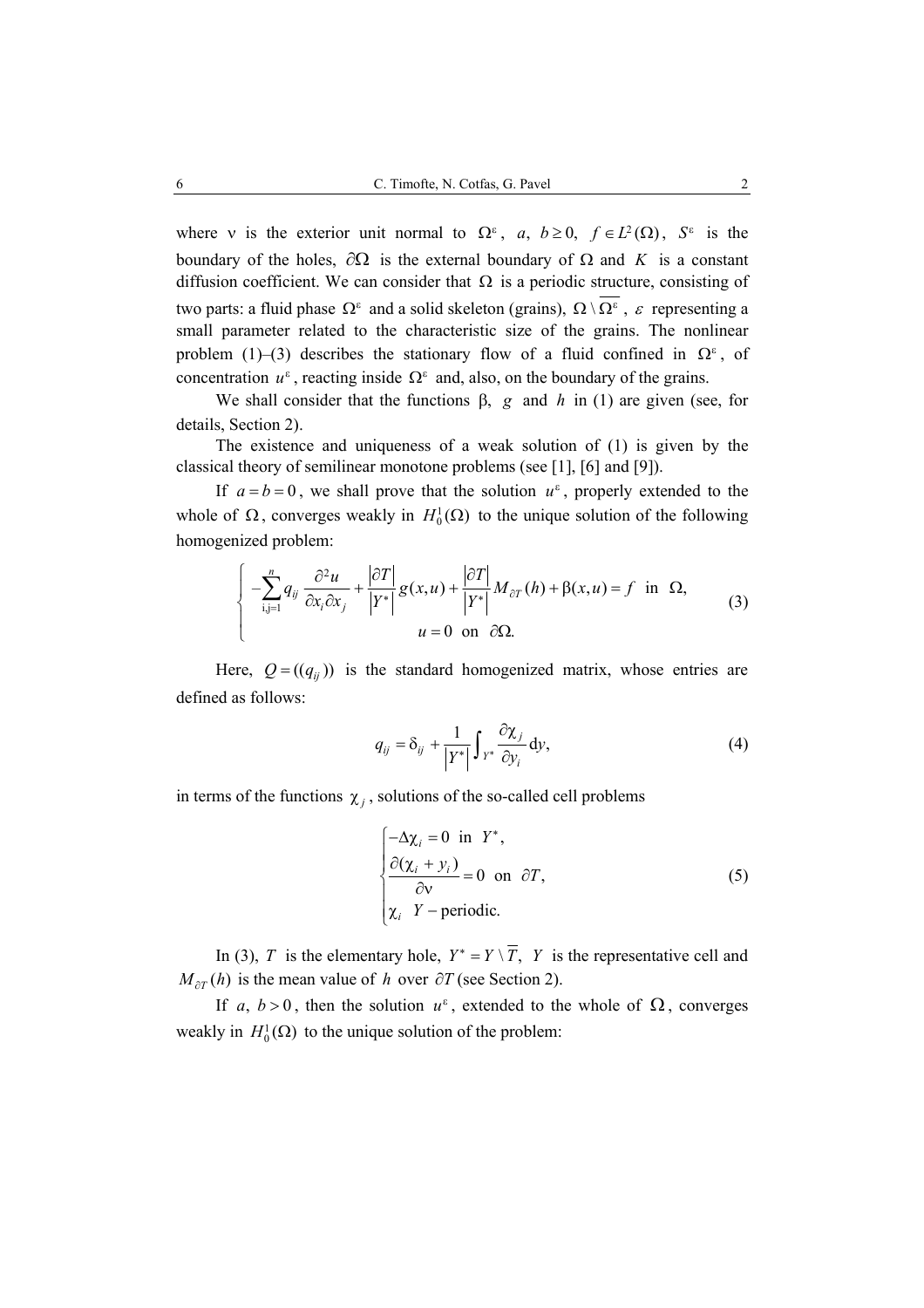$$
\begin{cases}\n-\sum_{i,j=1}^{n} q_{ij} \frac{\partial^2 u}{\partial x_i \partial x_j} + \beta(x, u) = f \text{ in } \Omega, \\
u = 0 \text{ on } \partial \Omega,\n\end{cases}
$$
\n(6)

where the effective matrix is given again by  $(4)-(5)$ .

Let us notice that in (1) we can replace  $-K\Delta u^{\varepsilon}$  by a strong elliptic operator  $-\text{div}(A^{\varepsilon} \nabla u^{\varepsilon})$ . So, we can consider the case of a general medium, having discontinuous properties, represented by a coercive periodic matrix with rapidly oscillating coefficients. The matrix  $A^{\varepsilon}$  is defined in terms of a symmetric matrix  $A \in L^{\infty}_{\mu}(\Omega)^{n \times n}$ , whose entries are *Y*-periodic, bounded and measurable real functions. Here, we have used the symbol # to denote periodicity properties. We assume that there exist  $0 < \delta < \gamma$  such that

$$
\delta |\zeta|^2 \leq A(y)\zeta \cdot \zeta \leq \gamma |\zeta|^2,
$$

for any  $\zeta$ ,  $y \in \mathbb{R}^n$ . We denote by  $A^\varepsilon(x)$  the value of  $A(y)$  at the point  $y = x/\varepsilon$ .

In this case, the solution  $u^{\varepsilon}$  converges weakly in  $H_0^1(\Omega)$  to the unique solution of the following homogenized problem:

$$
\begin{cases}\n-\sum_{i,j=1}^{n} q_{ij}^{0} \frac{\partial^{2} u}{\partial x_{i} \partial x_{j}} + \frac{|\partial T|}{|Y^{*}|} g(x, u) + \frac{|\partial T|}{|Y^{*}|} M_{\partial T}(h) + \beta(x, u) = f & \text{in } \Omega, \\
u = 0 & \text{on } \partial \Omega,\n\end{cases}
$$

where, this time, the effective matrix  $Q^0 = ((q_{ij}^0))$  is given by:

$$
q_{ij}^0 = \frac{1}{\left|Y^*\right|} \int_{Y^*} (a_{ij}(y) + a_{ik}(y) \frac{\partial \chi_j}{\partial y_k}) dy,
$$

in terms of the functions  $\chi_i$ , solutions of the cell problems

$$
\begin{cases}\n-\text{div}_y A(y)(D_y \chi_j + e_j) = 0 & \text{in } Y^*, \\
A(y)(D_y \chi_j + e_j) \cdot v = 0 & \text{on } \partial T, \\
\chi_j \in H^1_{\# Y}(Y^*), \int_{Y^*} \chi_j = 0,\n\end{cases}
$$

where  $e_i$  are the elements of the canonical basis in  $\mathbb{R}^n$ .

Also, it is to be noticed that we can also treat the case in which the nonlinear term on the boundary of the reactive obstacles is described by various maximal monotone graphs, the limit behavior of such problems being governed by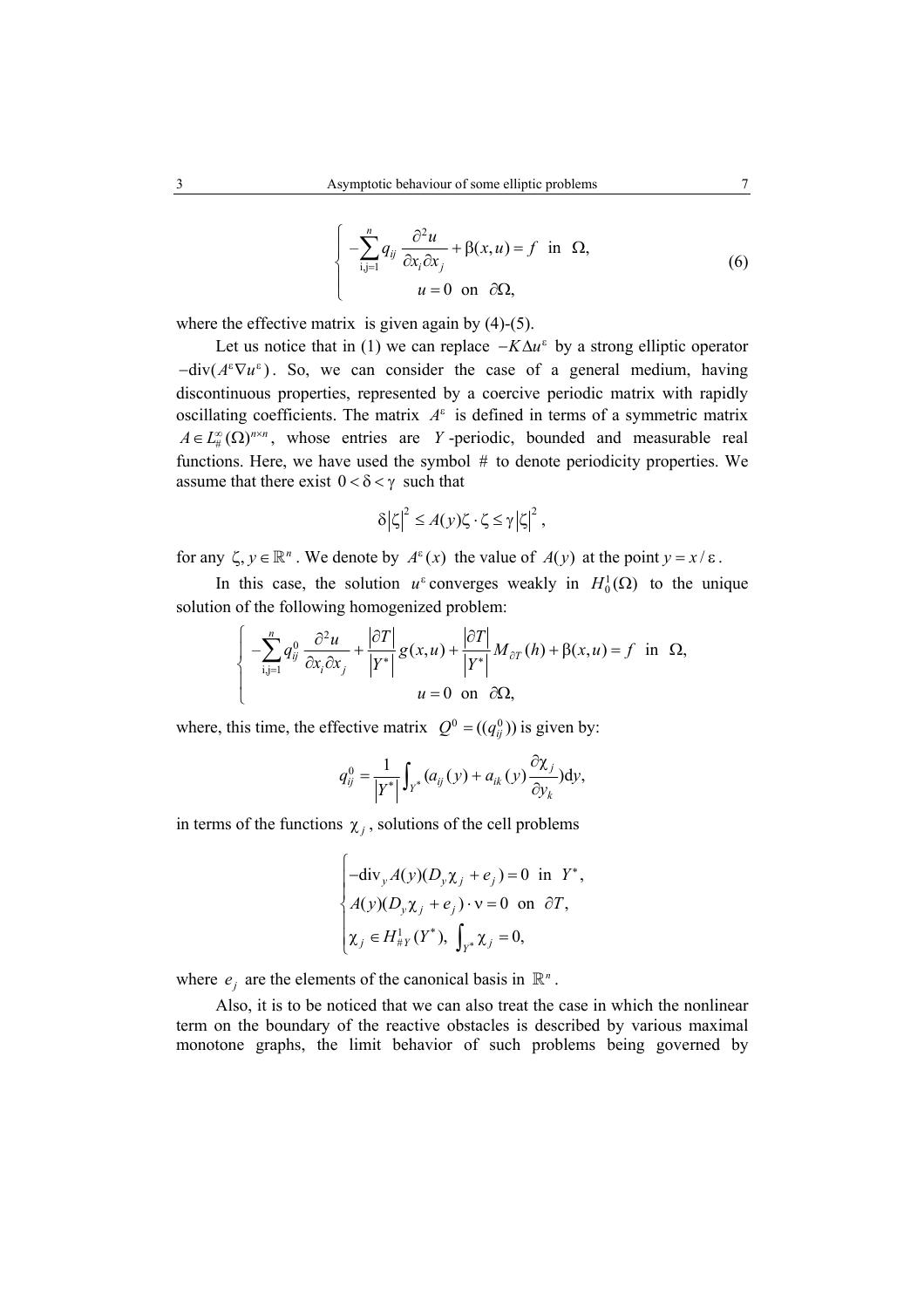variational inequalities. We can deal, for instance, with the case of a single-valued maximal monotone graph with  $g(x, 0) = 0$ , *i.e.* with the case in which *g* is the subdifferential of a convex lower semicontinuous function *G* . We can treat in a similar manner the case of a multi-valued maximal monotone graph *g* , which includes interesting semilinear boundary-value problems, such as Signorini's problem ([7–9]).

Similar problems have been considered by many authors. We mention only [3, 4, 5].

The results of this paper constitute a generalization of some of the results obtained in [9], by considering space-dependent nonlinear terms, both in the interior of the domain and on its walls, and also, by assuming various scalings in the conditions imposed on the boundaries of the obstacles. The appearance of nonlinear terms on the surface of the obstacles creates more difficulties in passing to the limit, since we are dealing with highly oscillating boundaries. Let us mention that numerical simulations will be performed in a forthcoming paper.

The structure of our paper is the following one: first, let us mention that we shall just focus on the case  $n \ge 3$ , the case  $n = 2$  being similar. In Section 2, we introduce some useful notation and assumptions and we give the main result. In Section 3, we give the proof of the main convergence result of this paper.

Finally, notice that throughout the paper, by *C* we shall denote a generic fixed strictly positive constant, whose value can change from line to line.

## **2. PRELIMINARIES AND THE MAIN RESULT**

Let  $\Omega$  be a bounded connected open set in  $\mathbb{R}^n$ , with boundary ∂ $\Omega$  of class  $C^2$ . Let  $Y = [0, l_1] \times \{0, l_2] \times ... \times [0, l_n]$  be the representative cell in  $\mathbb{R}^n$  and *T*, the elementary hole, be an open subset of *Y* with boundary  $\partial T$  of class  $C^2$ , such that  $\overline{T} \subset Y$ . We shall denote by  $T^{\varepsilon,k}$  the translated image of  $\varepsilon T$  by  $\varepsilon k l$ ,  $k \in \mathbb{Z}^n$ . Also, we shall denote by  $T^{\varepsilon}$  the set of all the holes contained in  $\Omega$  and by  $\Omega^{\varepsilon} = \Omega \setminus \overline{T^{\varepsilon}}$ . Hence,  $\Omega^{\varepsilon}$  is a periodically perforated domain with holes of the same size as the period. We shall also use the following notation:

$$
Y^* = Y \setminus \overline{T}, \ \ S^{\varepsilon} = \partial T^{\varepsilon}, \ \ \theta = \frac{|Y^*|}{|Y|}.
$$

Also, we shall denote by  $\chi^{\epsilon}$  the characteristic function of the domain  $\Omega^{\epsilon}$ .

As already mentioned, we are interested in studying the behavior of the solution, in such a perforated domain, of problem (1).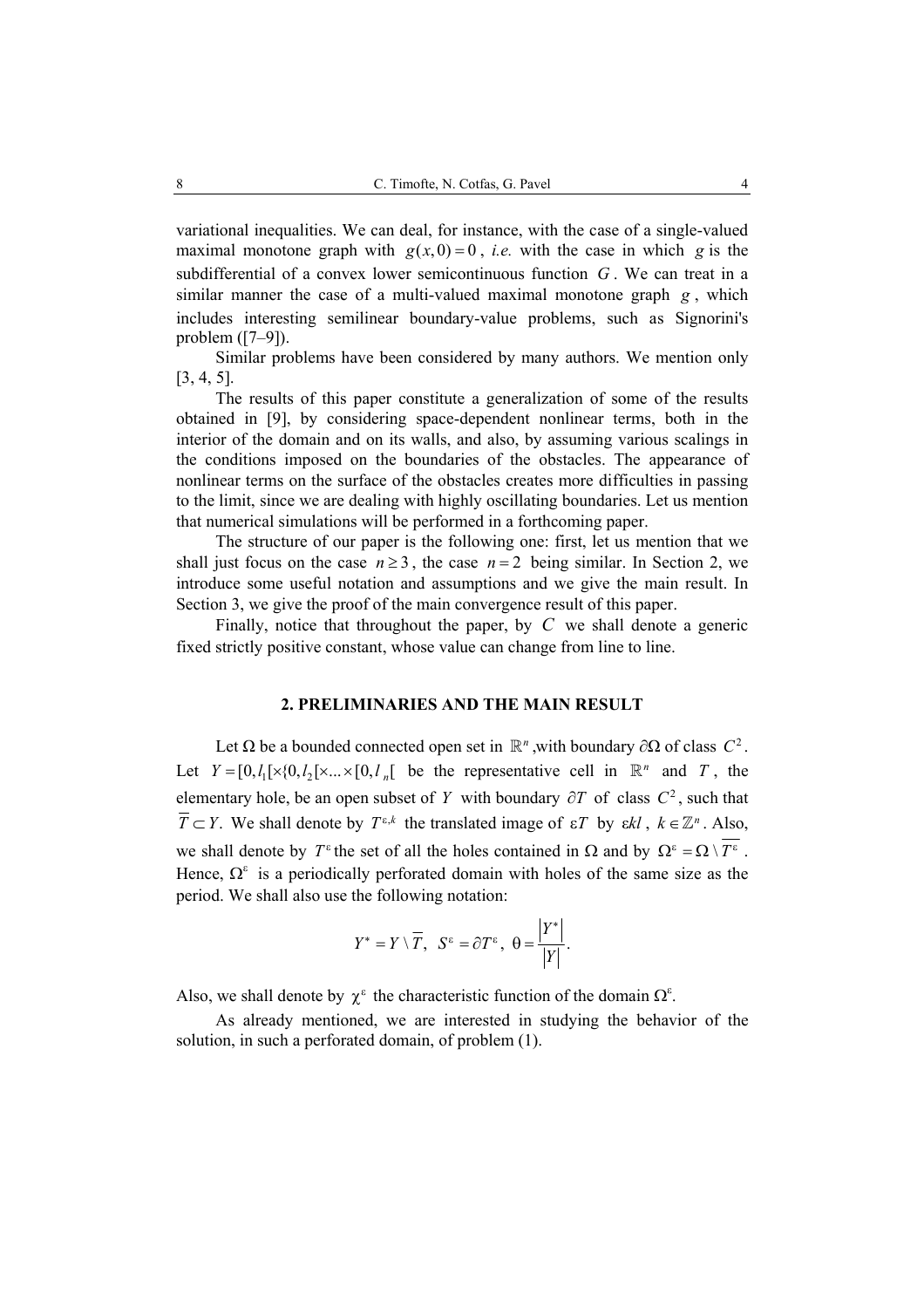We shall consider that the functions  $\beta$ , g and *h* in (1) are given. More precisely, we assume that  $\beta$  is continuous, monotonously non-decreasing and such that  $\beta(x, 0) = 0$ , for any  $x \in \Omega$  and the function *g* is continuously differentiable, monotonously non-decreasing, with  $g(x, 0) = 0$ , for any  $x \in \Omega$ . The function *h* is supposed to be *Y* - periodic in  $L^2(\partial T)$ . Moreover, its mean value

$$
M_{\partial T}(h) = \frac{1}{|\partial T|} \int_{\partial T} h(y) d\sigma.
$$

is assumed to be different from zero.

We shall also suppose that there exist a positive constant *C* and two exponents *q* and *r* such that

$$
\left|\beta(x,\ v\right|\leq C(1+|v|^q),\tag{7}
$$

$$
\left|\frac{\partial g}{\partial v}\right| \le C(1+|v|^q),\tag{8a}
$$

$$
\left|\frac{\partial g}{\partial x_i}\right| \le C(1+|v|^r), \ 1 \le i \le n,
$$
\n(8b)

with  $0 < q < n/(n-2)$  if  $n \ge 3$  and  $0 < q < \infty$  if  $n=2$  and with  $0 < r < n/(n-2) + q$  if  $n \ge 3$  and  $0 < r < \infty$  if  $n = 2$ .

As important examples of such functions, we can take

$$
g(x, v) = \frac{\delta(x)v}{1 + \gamma(x)v}
$$
 (Langmuir kinetics),

with  $\delta$  and  $\gamma$  positive smooth functions with bounded first derivatives, and

$$
\beta(x, v) = \psi(x) |v|^{p-1} v \quad 0 < p < 1 \text{ (Freundlich kinetics),}
$$

with  $\psi$  a positive smooth bounded given function.

Let us introduce the functional space

$$
V^{\varepsilon} = \left\{ v \in H^{1}(\Omega^{\varepsilon}) \mid v = 0 \text{ on } \partial\Omega \right\},\
$$

with

$$
\|v\|_{V^{\epsilon}} = \|\nabla v\|_{L^2(\Omega^{\epsilon})}.
$$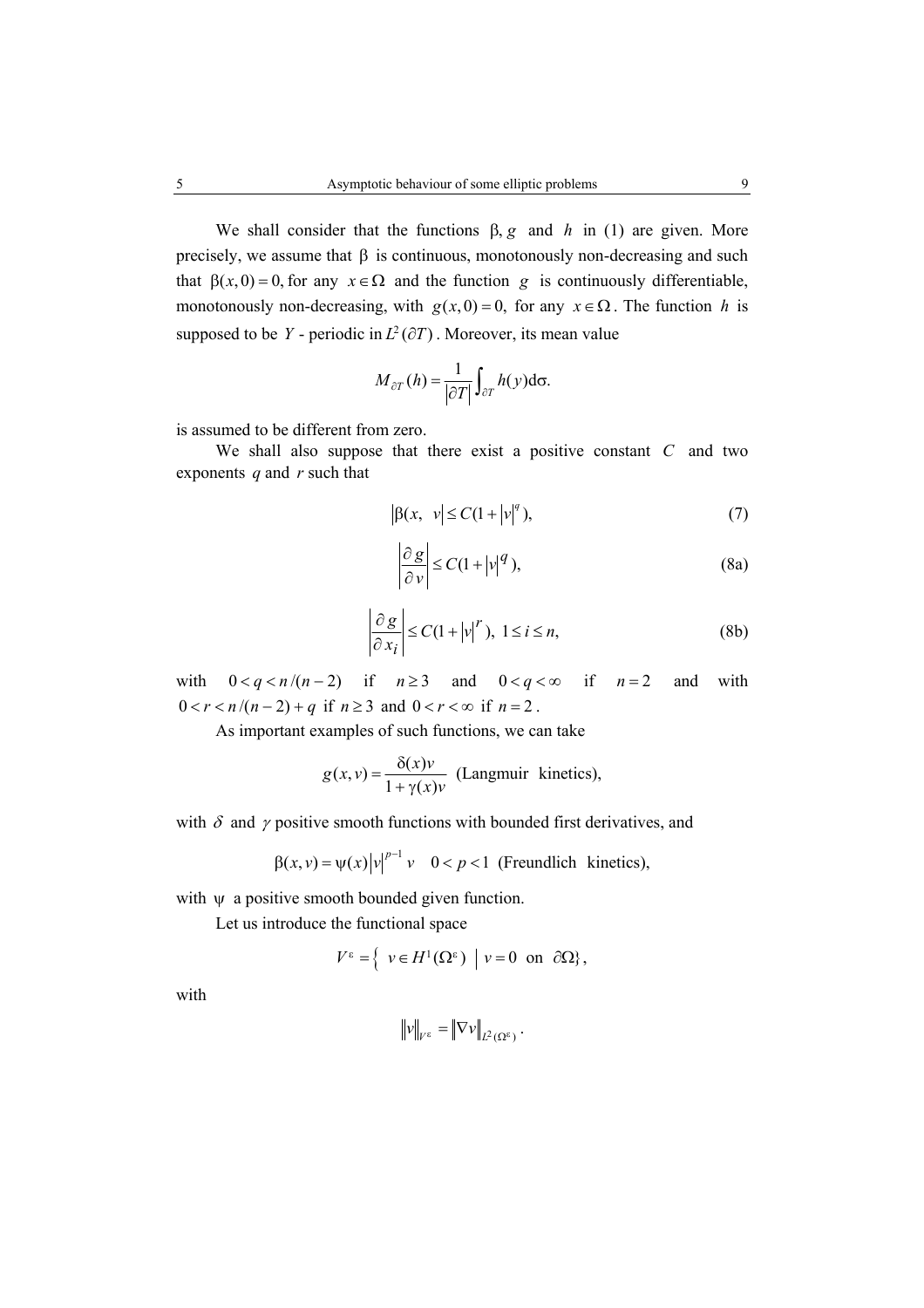The weak formulation of problem  $(1-3)$  is

Find  $u^{\varepsilon} \in V^{\varepsilon}$  such that

$$
K \int_{\Omega^{\varepsilon}} \nabla u^{\varepsilon} \cdot \nabla \varphi dx + \varepsilon^{1+a} \int_{S^{\varepsilon}} g(x, u^{\varepsilon}) \varphi d\sigma + \varepsilon^{1+b} \int_{S^{\varepsilon}} h(\frac{x}{\varepsilon}) \varphi d\sigma
$$
  
+ 
$$
\int_{\Omega^{\varepsilon}} \beta(x, u^{\varepsilon}) \varphi dx = \int_{\Omega^{\varepsilon}} f \varphi dx, \quad \forall \varphi \in V^{\varepsilon}.
$$
 (9)

By classical existence results (see [1]), there exists a unique weak solution of problem (9).

In order to formulate our main convergence theorem, let us recall the following well-known results ([2–3]):

**LEMMA 2.1.** *There exists a linear continuous extension operator*

$$
P^{\varepsilon} \in L(L^{2}(\Omega^{\varepsilon}); L^{2}(\Omega)) \cap L(V^{\varepsilon}; H_{0}^{1}(\Omega))
$$

$$
\left\| P^{\varepsilon} \mathbf{v} \right\|_{L^{2}(\Omega)} \leq C \left\| \mathbf{v} \right\|_{L^{2}(\Omega^{\varepsilon})}
$$

and

$$
\left\|\nabla P^{\varepsilon}v\right\|_{L^2(\Omega)} \leq C\left\|\nabla v\right\|_{L^2(\Omega^{\varepsilon})},
$$

for any  $v \in V^{\varepsilon}$ .

**LEMMA 2.2.** *There exists a positive constantC* , *independent of* ε , *such that*

$$
\|\nu\|_{L^2(\Omega^\varepsilon)} \le C \|\nabla \nu\|_{L^2(\Omega^\varepsilon)}, \text{ for any } \nu \in V^\varepsilon.
$$

The main result of this paper is the following one:

**THEOREM 2.3.** *Let u*<sup>ε</sup> *be the unique solution of the problem* (9). *If*  $a = b = 0$ , *then there exists an extension*  $P^{\varepsilon}u^{\varepsilon}$  of  $u^{\varepsilon}$  *into all*  $\Omega$  *such that*  $P^{\varepsilon}u^{\varepsilon} \to u$  *weakly in*  $H_0^1(\Omega)$  *and u is the unique solution of:* 

$$
\begin{cases}\n-\sum_{i,j=1}^{n} q_{ij} \frac{\partial^2 u}{\partial x_i \partial x_j} + \frac{|\partial T|}{|Y^*|} g(x, u) + \frac{|\partial T|}{|Y^*|} M_{\partial T}(h) + \beta(x, u) = f \text{ in } \Omega, \\
u = 0 \text{ on } \partial \Omega.\n\end{cases}
$$
\n(10)

Here,  $Q = ((q_{ij}))$  is the standard homogenized matrix, defined by (4–5).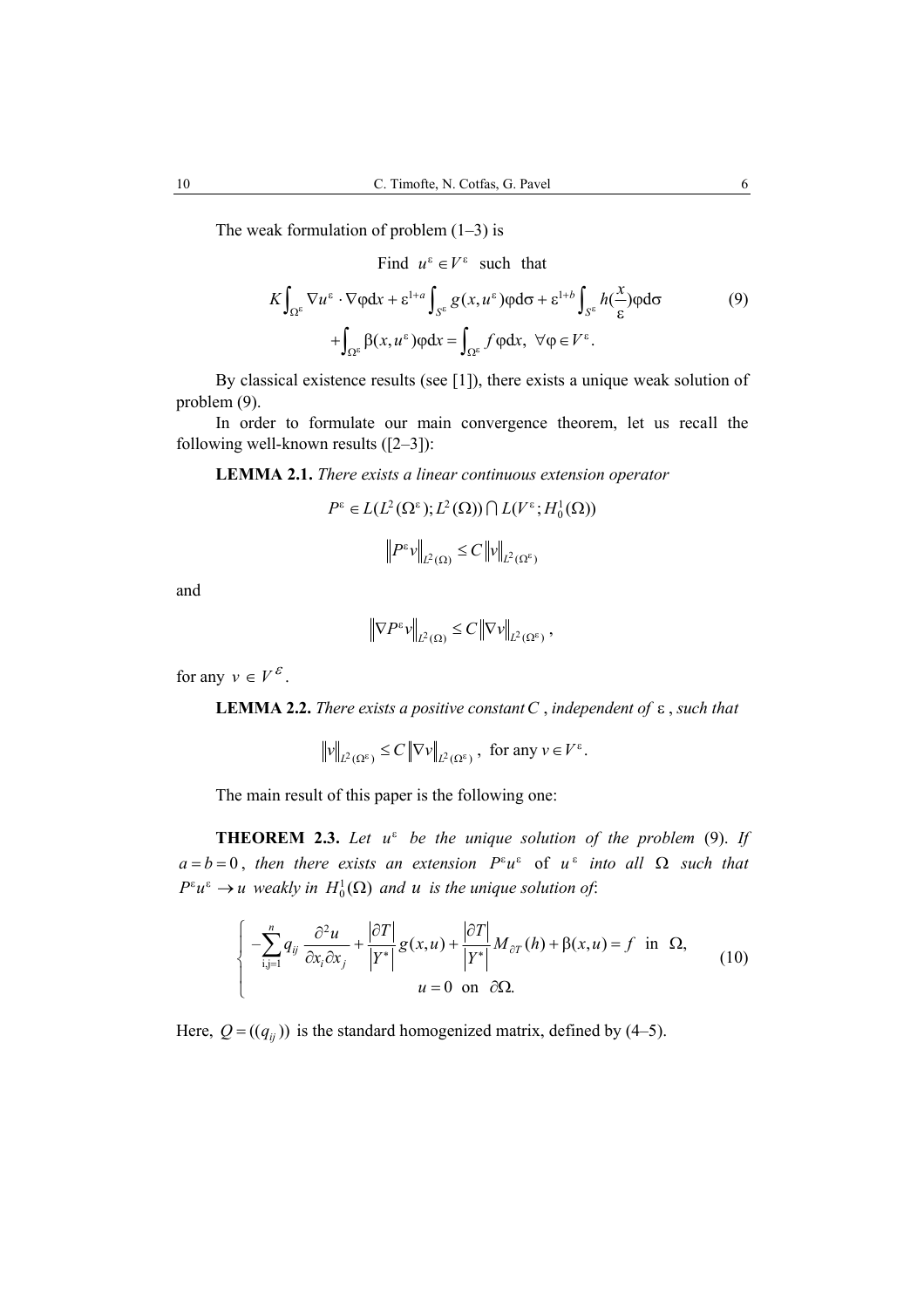# **3. PROOF OF THE MAIN RESULT**

*Proof* of THEOREM 2.3. Let  $u^{\varepsilon}$  be the solution of the variational problem (9) and let  $P^{\varepsilon}u^{\varepsilon}$  be the extension given by Lemma 2.1. Taking  $\varphi = u^{\varepsilon}$  as a test function in (9), it is not difficult to see that  $P^{\varepsilon}u^{\varepsilon}$  is bounded in  $H_0^1(\Omega)$ . So, by extracting a subsequence, one can assume that there exists  $u \in H_0^1(\Omega)$  such that

$$
P^{\varepsilon}u^{\varepsilon} \xrightarrow{w} u \text{ weakly in } H_0^1(\Omega). \tag{11}
$$

In order to to identify the limit equation satisfied by  $u$ , we have to pass to the limit in (9). We shall start with the case  $a = b = 0$ .

Let us introduce (see [4]), for any  $k \in L^p(\partial T)$ ,  $1 \le p \le \infty$ , the linear form  $\mu_k^{\varepsilon}$ on  $W_0^{1,q}(\Omega)$  defined by

$$
\langle \mu_k^{\varepsilon}, \varphi \rangle = \varepsilon \int_{S^{\varepsilon}} k(\frac{x}{\varepsilon}) \varphi d\sigma, \ \ \forall \varphi \in W_0^{1,q}(\Omega),
$$

with  $\frac{1}{-} + \frac{1}{-} = 1$ . *p q*  $+$   $-$  = 1. From [4], we know that

$$
\mu_k^{\varepsilon} \to \mu_k \quad \text{strongly in} \quad (W_0^{1,q}(\Omega))^{'}, \tag{12}
$$

where

$$
\langle \mu_k, \varphi \rangle = \mu_k \int_{\Omega} \varphi \, dx,
$$

with

$$
\mu_k = \frac{1}{|Y|} \int_{\partial T} k(y) d\sigma.
$$

Moreover, if *k* is constant, we have

$$
\mu_k^{\varepsilon} \to \mu_k \tag{13}
$$

strongly in  $W_0^{-1,\infty}(\Omega)$  and we shall denote by  $\mu^{\varepsilon}$  the above introduced measure in the particular case in which  $k = 1$ .

On the other hand, let us notice that, exactly like in [5] and [9], one can prove that for any  $\varphi \in C_0^{\infty}(\Omega)$  and for any  $z^{\varepsilon} \to z$  weakly in  $H_0^1(\Omega)$ , we get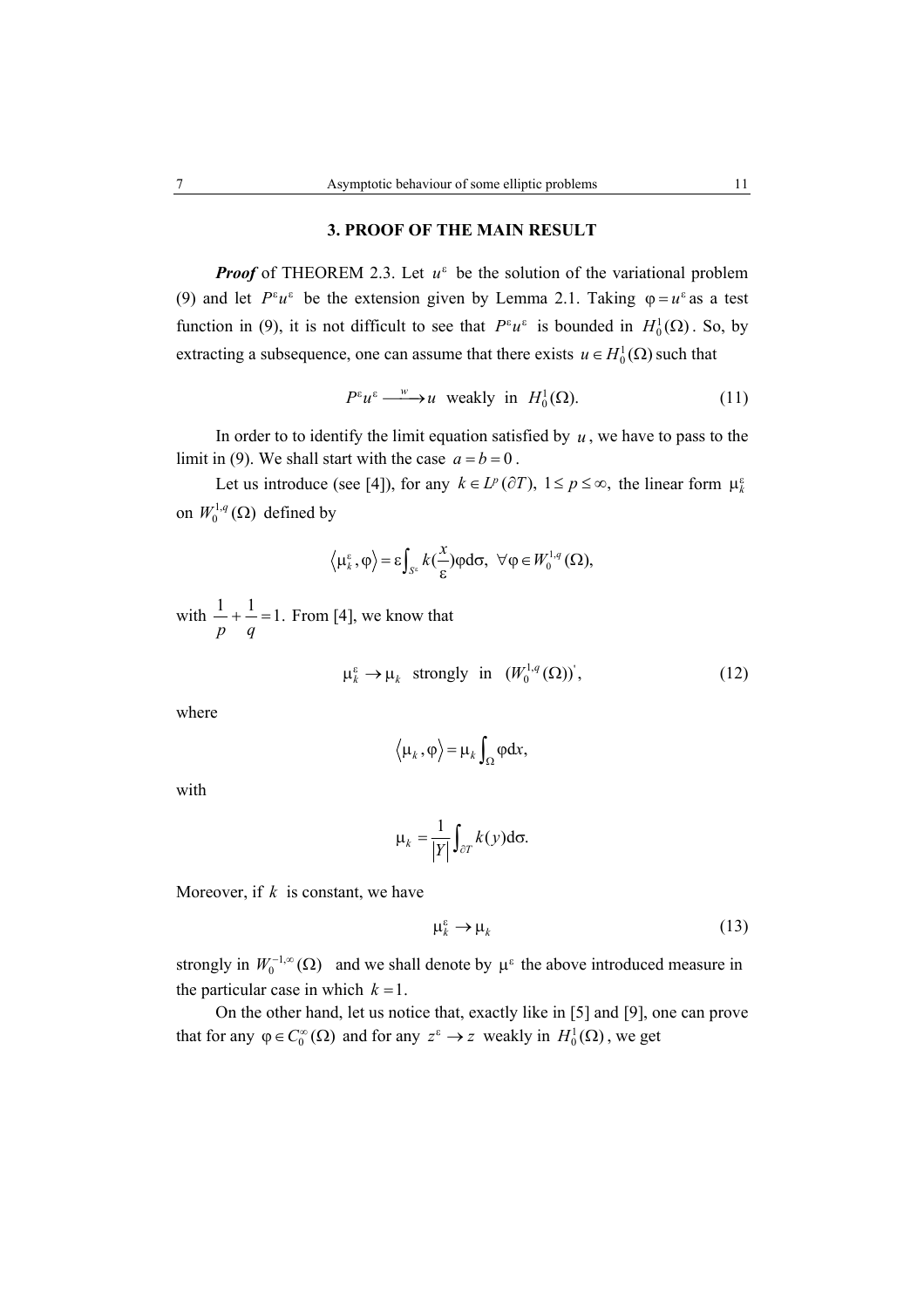$$
\varphi g(x, z^{\epsilon}) \to \varphi g(x, z) \text{ strongly in } L^{q}(\Omega),
$$
  

$$
\varphi \beta(x, z^{\epsilon}) \to \varphi \beta(x, z) \text{ strongly in } L^{\overline{q}}(\Omega),
$$
 (14)

where

$$
\overline{q} = \frac{2n}{q(n-2)+n}.
$$

From (13) (with  $k = 1$ ) and (14) written for  $z^{\epsilon} = P^{\epsilon}u^{\epsilon}$ , we obtain

$$
\left\langle \mu_k^{\varepsilon}, \varphi g(x, P^{\varepsilon} u^{\varepsilon}) \right\rangle \to \frac{|\partial T|}{|Y|} \int_{\Omega} \varphi g(x, u) dx, \ \forall \varphi \in C_0^{\infty}(\Omega). \tag{15}
$$

Let  $\varphi \in C_0^{\infty}(\Omega)$ . From (9), we get

$$
K\int_{\Omega^{\varepsilon}} \nabla u^{\varepsilon} \cdot \nabla \varphi dx + \varepsilon \int_{S^{\varepsilon}} g(x, u^{\varepsilon}) \varphi dx + \varepsilon \int_{S^{\varepsilon}} h\left(\frac{x}{\varepsilon}\right) \varphi dx +
$$
  
+ 
$$
\int_{\Omega^{\varepsilon}} \beta(x, P^{\varepsilon} u^{\varepsilon}) \varphi dx = \int_{\Omega^{\varepsilon}} f \varphi dx.
$$
 (16)

Now, we can pass to the limit, with  $\varepsilon \to 0$ , in all the terms of (16). For the first one, we have

$$
\lim_{\varepsilon \to 0} K \int_{\Omega^{\varepsilon}} \nabla u^{\varepsilon} \cdot \nabla \varphi dx = \frac{|Y^*|}{|Y|} \int_{\Omega} Q \nabla u \cdot \nabla \varphi dx.
$$
 (17)

For the second term, using (15), we get

$$
\lim_{\varepsilon \to 0} \varepsilon \int_{S^{\varepsilon}} g(x, u^{\varepsilon}) \varphi dx = \frac{|\partial T|}{|Y|} \int_{\Omega} g(x, u) \varphi dx.
$$
 (18)

For the third one, using (12), we obtain

$$
\lim_{\varepsilon \to 0} \varepsilon \int_{S^{\varepsilon}} h(\frac{x}{\varepsilon}) \varphi dx = \frac{|\partial T|}{|Y|} M_{\partial T}(h) \int_{\Omega} \varphi dx.
$$
 (19)

On the other hand, we know that *Y*  $\Omega^{\epsilon}$  *|Y* ∗  $\chi \rightarrow \frac{|v|}{|v|}$  weakly in any  $L^{\sigma}(\Omega)$  with  $\sigma \ge 1$ . In particular, defining *q*<sup>∗</sup> such that

$$
\frac{1}{q} + \frac{1}{q^*} = 1,
$$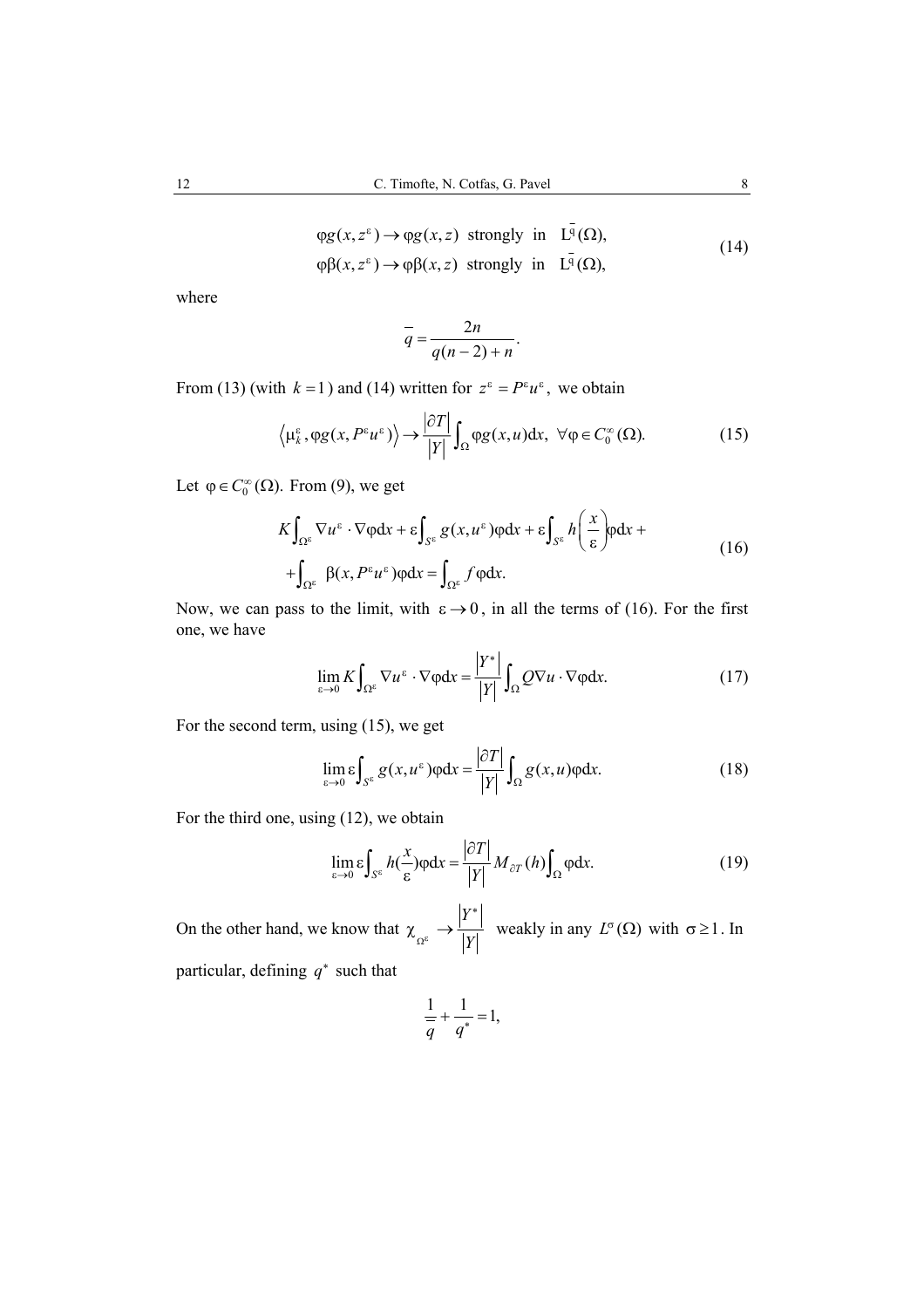we see that  $q^* \ge 1$  and, consequently,

$$
\chi_{\Omega^{\varepsilon}} \to \frac{|Y^*|}{|Y|}
$$
 weakly in  $L^{q^*}(\Omega)$ .

Hence, we obtain:

$$
\lim_{\varepsilon \to 0} \int_{\Omega} \chi_{\Omega^{\varepsilon}} \beta(x, u^{\varepsilon}) \varphi dx = \frac{|Y^*|}{|Y|} \int_{\Omega} \beta(x, u) \varphi dx.
$$
 (20)

It is not difficult to pass to the limit in the right-hand side of (16). Indeed, we obtain

$$
\lim_{\varepsilon \to 0} \int_{\Omega} \chi_{\Omega^{\varepsilon}} f \varphi dx = \frac{|Y^*|}{|Y|} \int_{\Omega} f \varphi dx.
$$
 (21)

Putting together (17–21), we have

$$
\frac{|Y^*|}{|Y|} \int_{\Omega} Q \nabla u \cdot \nabla \varphi dx + \frac{|\partial T|}{|Y|} \int_{\Omega} g(x, u) \varphi dx + \frac{|\partial T|}{|Y|} M_{\partial T}(h) \int_{\Omega} \varphi dx + \frac{|Y^*|}{|Y|} \int_{\Omega} \beta(x, u) \varphi dx = \frac{|Y^*|}{|Y|} \int_{\Omega} f \varphi dx, \quad \forall \varphi \in C_0^{\infty}(\Omega).
$$

Hence,

$$
-\frac{|Y^*|}{|Y|}\operatorname{div}(Q\nabla u) + \frac{|\partial T|}{|Y|}g(x,u) + \frac{|\partial T|}{|Y|}M_{\partial T}(h) + \frac{|Y^*|}{|Y|}\beta(x,u) = \frac{|Y^*|}{|Y|}f \text{ in } \Omega.
$$

Therefore, we get exactly the limit equation (3). Since  $u \in H_0^1(\Omega)$  (*i.e.*  $u = 0$  on  $\partial Ω$ ) and *u* is uniquely determined, the whole sequence  $P^{\varepsilon}u^{\varepsilon}$  converges and Theorem 2.3. is proved.

If  $a, b > 0$ , then it is easy to see that the terms containing g and h disappear (they converge to zero when  $\varepsilon \rightarrow 0$ ), and, therefore, the limit behavior of the solution of problem (1) is governed in this case by the problem (6).

*Acknowledgements*. The authors gratefully acknowledge the support provided by UEFISCSU-CNCSIS, under the grant IDEI 992, contract 31/2007.